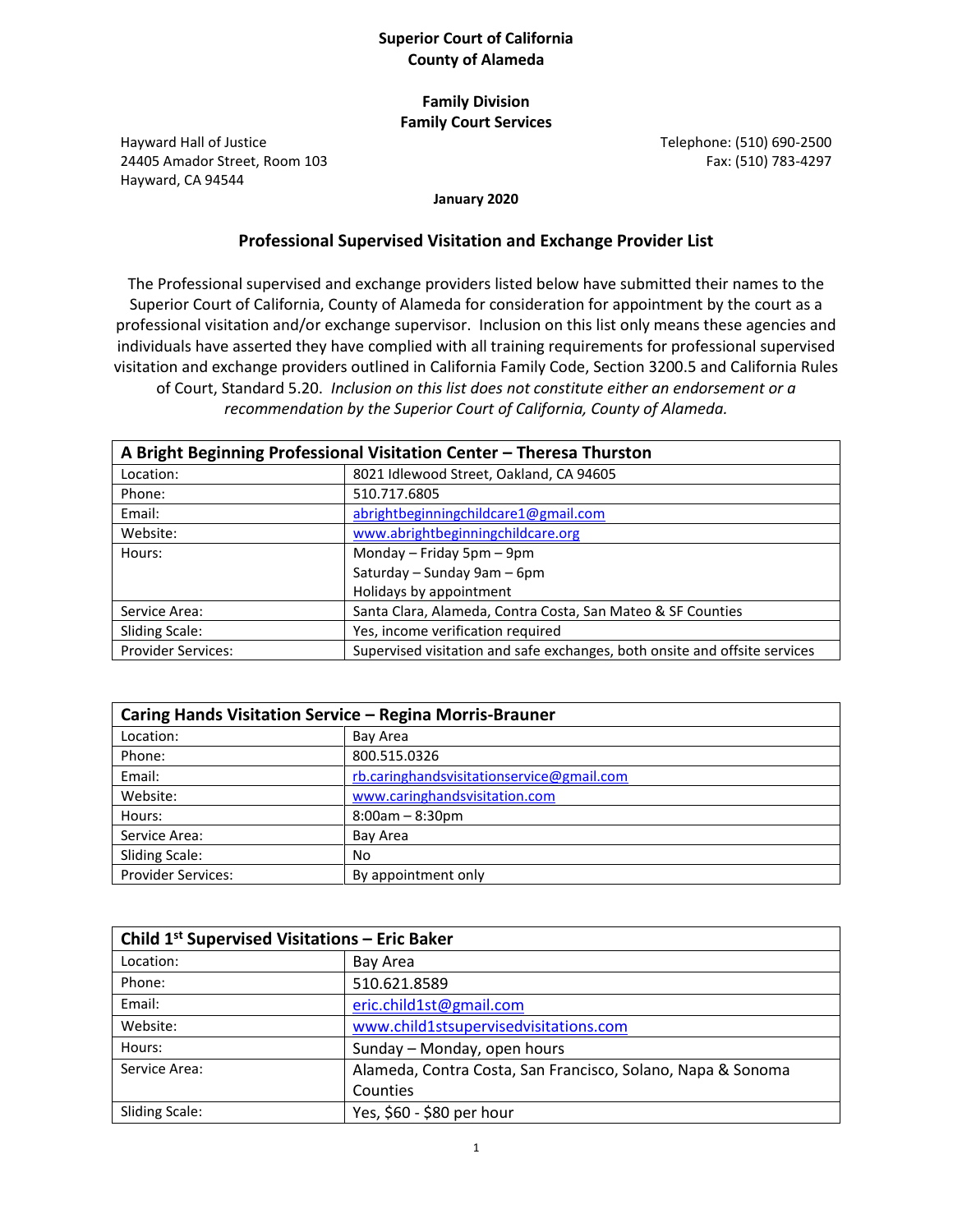| Destined for Greatness Consulting Services - JaDawn Bean, MSW |                                                                     |
|---------------------------------------------------------------|---------------------------------------------------------------------|
| Location:                                                     | Bay Area                                                            |
| Phone:                                                        | 415.409.8750                                                        |
| Email:                                                        | jbean@dfgconsulting.com                                             |
| Website:                                                      | www.dfgconsulting.com                                               |
| Hours:                                                        | Sunday - Monday, open hours. Holiday exceptions offered             |
| Service Area:                                                 | Alameda, Contra Costa, San Francisco, Santa Clara & Solano          |
|                                                               | Counties                                                            |
| Language:                                                     | English. Some Spanish accommodations                                |
| <b>Sliding Scale:</b>                                         | Yes, limited financial hardship slots available. Good for up to six |
|                                                               | months                                                              |
| <b>Provider Services:</b>                                     | Professional supervised visitation, supervised safe exchanges,      |
|                                                               | supervised audio/video calls. Service provision for both            |
|                                                               | Dependency & Family Law matters.                                    |

| Mind Fitness Center - Darcell Sockwell |                                                                        |
|----------------------------------------|------------------------------------------------------------------------|
| Location:                              | 1363 B Street, Hayward, CA 94541                                       |
| Phone:                                 | 510.200.9069                                                           |
| Email:                                 | darcell@mindfitnesscenter.org                                          |
| Website:                               | www.mindfitnesscenter.org                                              |
| Hours:                                 | Sundays $9:00am - 6:00pm$                                              |
| <b>Sliding Scale:</b>                  | Case by case \$50-\$100 2 hour minimum                                 |
| <b>Provider Services:</b>              | We do not provide services for off-site visits. We do not accept child |
|                                        | abduction cases. Sexual abuse cases are determined on a case by        |
|                                        | case basis.                                                            |

| <b>Rally Family Visitation Services of Saint Francis Memorial Hospital</b> |                                                                      |
|----------------------------------------------------------------------------|----------------------------------------------------------------------|
| Location:                                                                  | San Francisco, CA                                                    |
| Phone:                                                                     | 415.353.6595                                                         |
| Email:                                                                     | rally@dignityhealth.org                                              |
| Website:                                                                   | www.dignityhealth.org/bayarea/locations/saintfrancis                 |
| Service Area:                                                              | Marin, San Francisco and San Mateo Counties                          |
| Language:                                                                  | English, Spanish, Cantonese, Mandarin, Arabic and Portuguese         |
| <b>Provider Services:</b>                                                  | Low income fees are available to low-income families referred by the |
|                                                                            | Marin, San Francisco & San Mateo Unified Family Courts.              |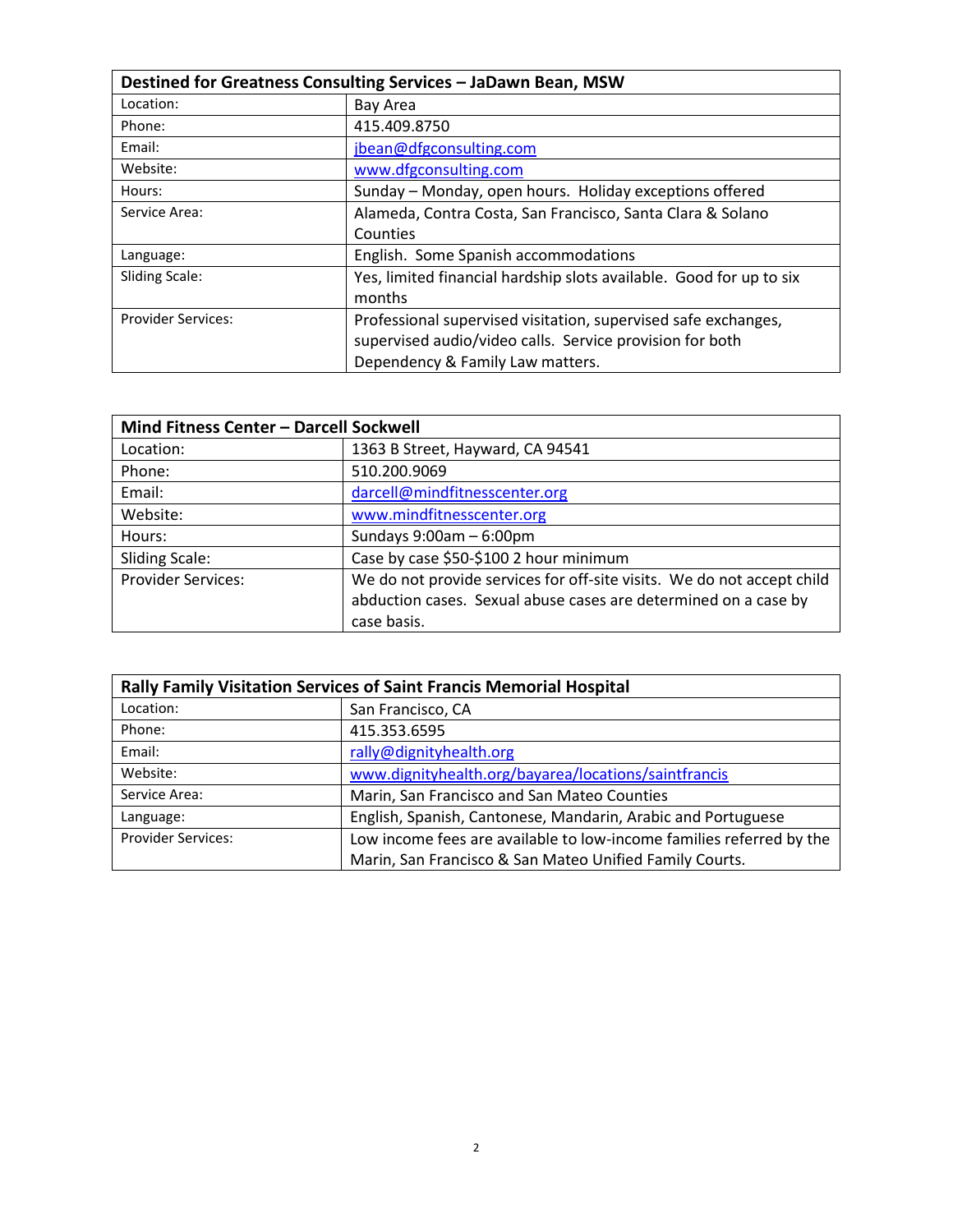| Safe Family Connections - Barbara Kelley |                                                                                                                                 |
|------------------------------------------|---------------------------------------------------------------------------------------------------------------------------------|
| Location:                                | 2910 Camino Diablo Blvd, Suite 140, Walnut Creek, CA 94597                                                                      |
| Phone:                                   | 925.478.8342 / 925.357.7994                                                                                                     |
| Email:                                   | barbra.kelleycoaching@gmail.com                                                                                                 |
| Website:                                 | www.safefamilyconnections.com                                                                                                   |
| Service Area:                            | Alameda County: Berkeley and Emeryville                                                                                         |
|                                          | Contra Costa County: Walnut Creek, Pleasant Hill, Concord,                                                                      |
|                                          | Lafayette, Moraga, Martinez, Orinda                                                                                             |
| <b>Provider Services:</b>                | Formerly a CASA volunteer, participating in ongoing continuing<br>education opportunities. Completed principal-based psychology |
|                                          | course taught through the Santa Clara Department of Drug &                                                                      |
|                                          | Alcohol.                                                                                                                        |

| Safe Family Supervision - Niquole A. Maldonado |                                                                                                                                                                                                            |
|------------------------------------------------|------------------------------------------------------------------------------------------------------------------------------------------------------------------------------------------------------------|
| Location:                                      | 2910 Camino Diablo Blvd, Suite 140, Walnut Creek, CA 94597                                                                                                                                                 |
| Email:                                         | niquolem@outlook.com                                                                                                                                                                                       |
| Service Area:                                  | Contra Costa County                                                                                                                                                                                        |
| Onsite/Offsite:                                | Onsite at Ann Martin Center evenings or Saturdays. Offsite if<br>permitted by Court Order.                                                                                                                 |
| <b>Sliding Scale:</b>                          | Case by case                                                                                                                                                                                               |
| <b>Provider Services:</b>                      | Court Ordered supervised visitation and monitored exchange<br>services. Parenting workshops and classes, assessment,<br>educational, diagnostic & psychological testing available at Ann<br>Martin Center. |

| Safe Supervised Visitation - Laura Inzunza |                                                               |
|--------------------------------------------|---------------------------------------------------------------|
| Location:                                  | 25125 Santa Clara, #136, Hayward, CA 94544                    |
| Phone:                                     | (Spanish) 877.573.9917<br>510.331.6141                        |
| Email:                                     | laura@safesupervisedvisitation.com                            |
| Website:                                   | www.safesupervisedvisitation.com                              |
| Service Area:                              | Alameda, Contra Costa, San Francisco & San Mateo Counties     |
| Languages:                                 | English & Spanish                                             |
| <b>Provider Services:</b>                  | Intake interviews, offsite supervised visitations, supervised |
|                                            | exchanges, telephone/video supervision, court, attorney, and  |
|                                            | parent reports, court appearance                              |

| <b>Sara Deslierres</b>    |                                                                                                                         |
|---------------------------|-------------------------------------------------------------------------------------------------------------------------|
| Location:                 | 24058 Mission Blvd., Hayward, CA 94544                                                                                  |
| Phone:                    | 510.316.8012                                                                                                            |
| Email:                    | sara.deslierres@gmail.com                                                                                               |
| Website:                  | www.securefamilyconnection.weebly.com                                                                                   |
| Hours:                    | On call                                                                                                                 |
| Service Area:             | Bay Area                                                                                                                |
| <b>Sliding Scale:</b>     | No                                                                                                                      |
| <b>Provider Services:</b> | Over 20 year's experience working with children and families. BA                                                        |
|                           | Sociology/ Anthropology, AA Child Development, CPR certified, 4<br>year's experience working with Family Law attorneys. |